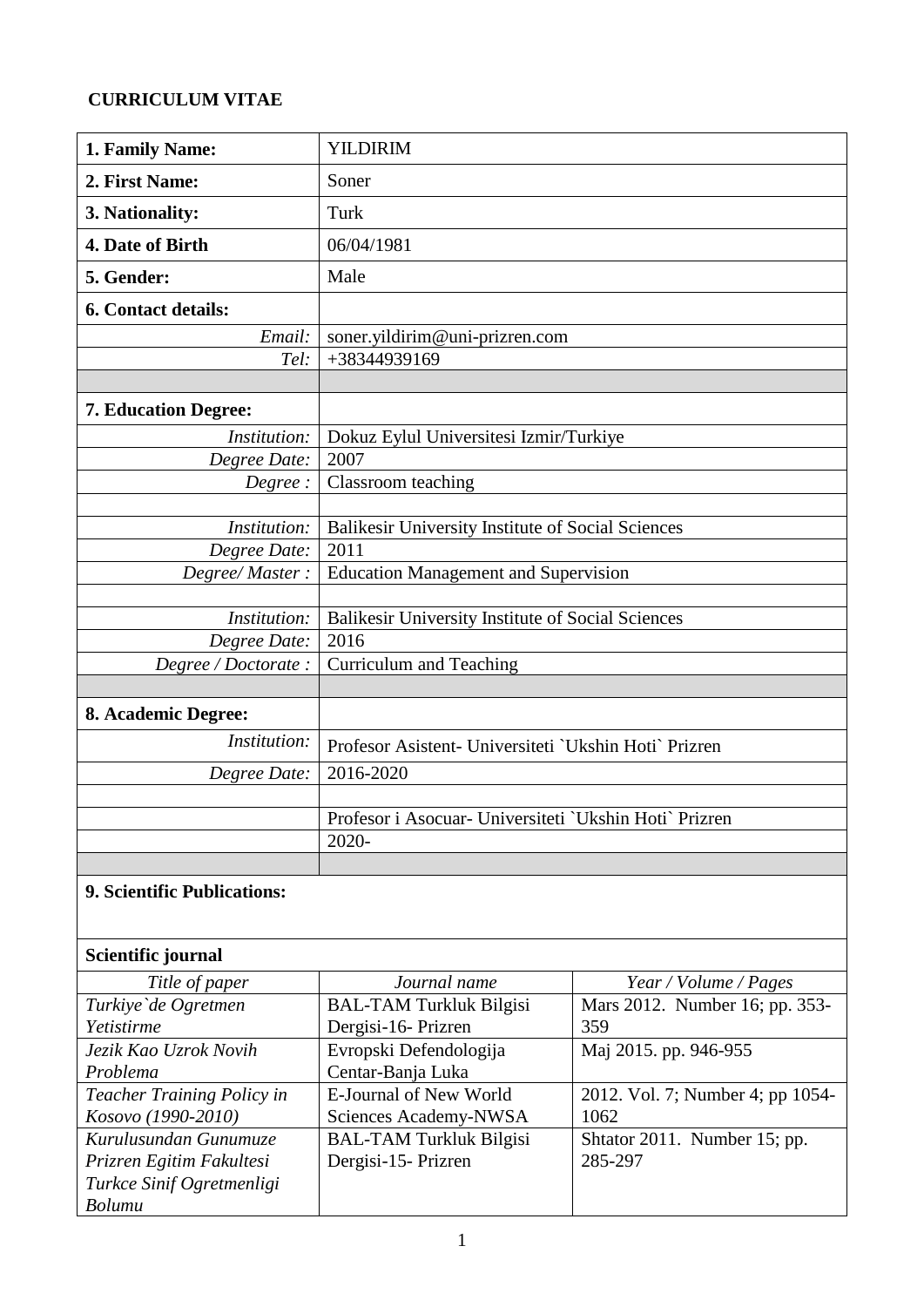| Teachers' Attitudes, Beliefs<br>and Self-Efficacy about<br><b>Multicultural Education: A</b><br>scale Development                                                     | Universal Journal of<br><b>Educational Research</b><br>http://www.hrpub.org/journals/<br>jour_archive.php?id= $95\&$ iid= $1$<br>042                                                                                                          | 4(12A): 196-204, December,<br>2016.                                                                        |  |
|-----------------------------------------------------------------------------------------------------------------------------------------------------------------------|-----------------------------------------------------------------------------------------------------------------------------------------------------------------------------------------------------------------------------------------------|------------------------------------------------------------------------------------------------------------|--|
| Teachers`<br>Conceptual<br>Knowledge,<br>Levels<br>of<br>Knowledge And Classroom<br>Practices For Multicultural<br>Education:<br>Developing<br>$\mathfrak a$<br>Scale | <b>Turkish Studies: International</b><br>Periodical for the Languages,<br>Literature and History of<br>Turkish or Turkic.<br>http://www.turkishstudies.net/<br>Makaleler/1413369082_41Y%<br>C4%B1ld%C4%B1r%C4%B1<br>mSoner-vd-egt-719-736.pdf | Volume 12/18, p. 719-736<br>ISSN: 1308-2140, Ankara-Turkey<br>July, 2017                                   |  |
| An Analysis On Pre-service<br>Teachers'<br>Teaching<br>Conception                                                                                                     | <b>NWSA Education Science</b><br>https://dergipark.org.tr/tr/downl<br>oad/article-file/354900                                                                                                                                                 | ISSN: 1308 7274 (NWSAES), ID:<br>2017.12.4.1C0676.http://dx.doi.or<br>g/10.12739/NWSA.2017.12.4.1C<br>0676 |  |
| <b>Investigation Of Classroom</b><br><b>Applications For</b><br><b>Multicultural Education In</b><br>Terms Of Various<br>Variables                                    | Prizren Social Science Journal<br>http://www.prizrenjournal.com/<br>index.php/PSSJ/article/view/83<br>/51                                                                                                                                     | Volume 3/1, p. 38-49<br>ISSN: 2616-387X,<br>Aprill, 2019.                                                  |  |
| <b>Factors That Influence</b><br>Teachers' Multicultural<br><b>Teaching Practices</b>                                                                                 | <b>OPUS</b> International Journal of<br><b>Society Researches</b><br>https://dergipark.org.tr/tr/downl<br>oad/article-file/1210315                                                                                                            | Volume 16/27, p. 13-47<br>ISSN: 2528-9527<br><b>July</b> , 2020                                            |  |
| Sınıf Öğretmenlerinin Sınıf<br>Yönetimi Hakkındaki<br>Görüşleri (Prizren İli Örneği)                                                                                  | <b>KERJ Kosovo Educational</b><br><b>Research Journal</b><br>$\frac{\text{http://dx.doi.org/10.29228/kerj}}{$<br>ournal.55728                                                                                                                 | Volume 2(3): pp:85-95<br>ISSN: 2710-0871<br>December, 2021                                                 |  |
|                                                                                                                                                                       | <b>Abstracts from the International and National Conferences</b>                                                                                                                                                                              |                                                                                                            |  |
| Title of paper<br><b>Views of Classroom Teachers</b><br>on Classroom Management<br>(Prizren Province Example)                                                         | Journal name<br>XI. International<br>Multidisciplinary Congress Of<br>Eurasia- St. Petersburg<br>(Online)                                                                                                                                     | Year / Volume / Pages<br>07-09 July 2020<br>www.imcofe.org                                                 |  |
| <b>Investigation Of Classroom</b><br><b>Applications For</b><br>Multicultural Education In<br><b>Terms Of Various</b><br>Variables                                    | 3 rd International Balcans<br><b>Conference East of West West</b><br>of East -Ohrid/Macedonia                                                                                                                                                 | 27-29 June 2018                                                                                            |  |
| Teachers' Conceptual<br>Knowledge, Levels of<br>Knowledge And Classroom                                                                                               | 2 nd International Science<br>Symposium `Science Festival`.<br>05-08 September 2017<br>05-08 September 2017                                                                                                                                   |                                                                                                            |  |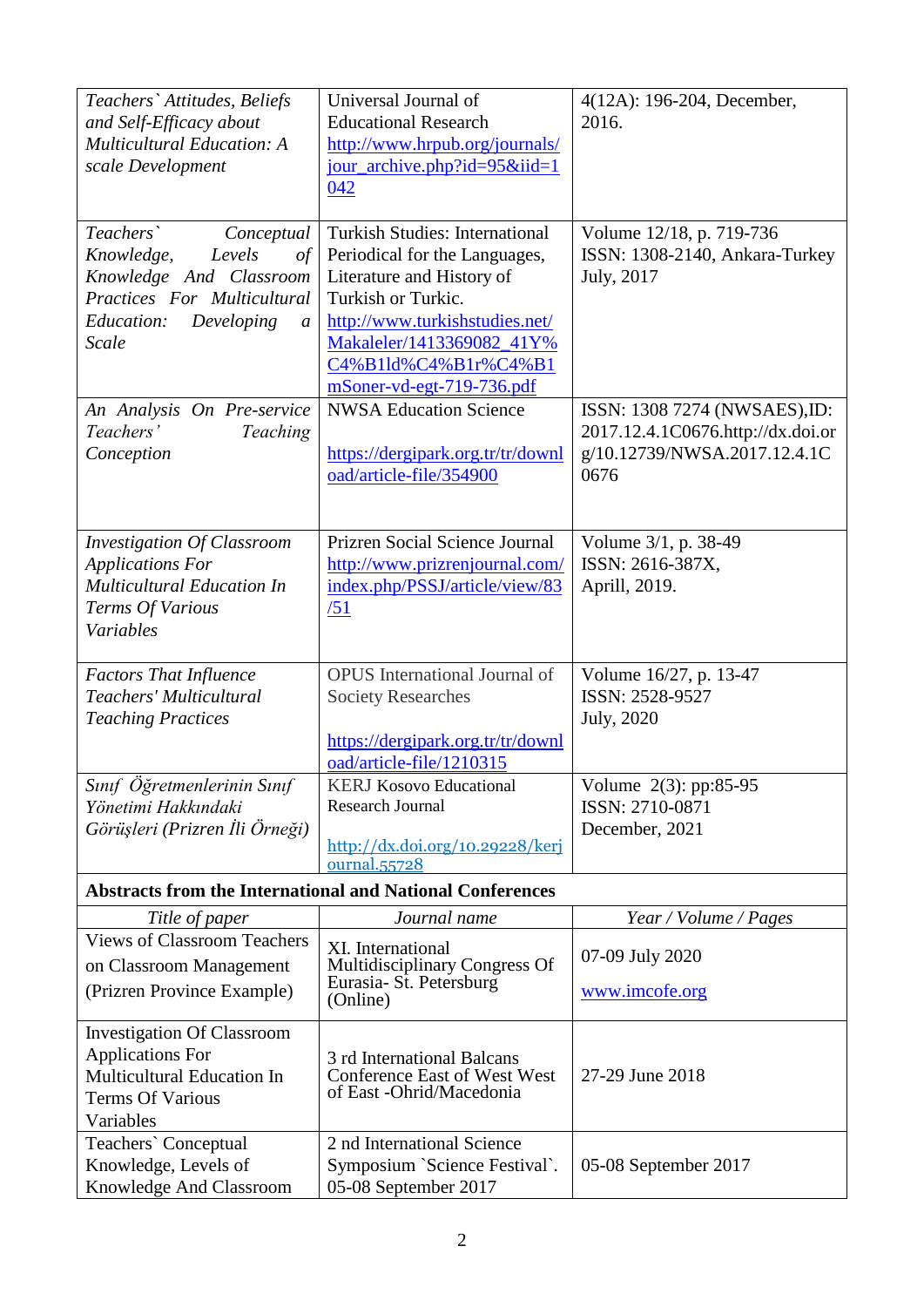| <b>Practices For Multicultural</b>                     | Tbilisi/Georgia                                               |                                                             |  |
|--------------------------------------------------------|---------------------------------------------------------------|-------------------------------------------------------------|--|
| Education: Developing a                                |                                                               |                                                             |  |
| Scale                                                  |                                                               |                                                             |  |
| Teachers' Attitudes, Beliefs                           | 21-23 July 2016<br>2 nd International Conferences             |                                                             |  |
| and Self-Efficacy about                                | on Lifelong Education and                                     |                                                             |  |
| Multicultural Education: A                             | Leadership for All- ICLEL                                     |                                                             |  |
| scale Development                                      | 2016, Liepaja-Latvia                                          |                                                             |  |
| "Kosova"Da Priștine                                    |                                                               | 18-20 Mayıs 2016, Prizren,<br>Kosova (Abstract Book). ISBN: |  |
| Üniversitesi Prizren Eğitim                            | V. UMYOS Sempozium                                            |                                                             |  |
| Fakültesi Türkçe Bölümleri                             |                                                               | 978-9944-0637-2-2                                           |  |
| Mezunlari Ve Iş Imkanlari<br>Student teacher in Kosovo |                                                               |                                                             |  |
| `teaching practice` basis of                           | 3 rd International Congress on<br>Curriculum and Instruction- | 22-24 October 2015                                          |  |
| course views                                           | Adana-Turkey                                                  |                                                             |  |
| Pre-service teachers's                                 |                                                               |                                                             |  |
| perceptions of school culture                          | East of West West of East<br><b>International Balcans</b>     | 05-08.05.2013 pp 51-60                                      |  |
| regarding ict integration: a                           | Conference-Prizren/Kosovo                                     |                                                             |  |
| cross cultural comparison                              |                                                               |                                                             |  |
| <b>Other Publication</b>                               |                                                               |                                                             |  |
| Title of paper                                         | Journal name                                                  | Year / Volume / Pages                                       |  |
| Kosovo Education System<br>Report-Book                 | Pegem Akademi                                                 | 2017, ISBN 978-605-241-157-5<br>DOI 10.14527/9786052411575  |  |
| How People Learn (Insanlar                             |                                                               | 2018, ISBN 978-605-7895-12-7                                |  |
| Nasil Ogrenir)                                         | Nobel Akademi Yayincilik                                      | https://www.nobelyayin.com/deta                             |  |
| <b>Translation Book</b>                                |                                                               | y.asp?u= $15405$                                            |  |
|                                                        |                                                               |                                                             |  |
|                                                        |                                                               |                                                             |  |
| 10. Work experience record:                            |                                                               |                                                             |  |
| Dates:                                                 | 2007-2010                                                     |                                                             |  |
| Location:                                              | Prishtin                                                      |                                                             |  |
| Name of the Institution:                               | <b>University of Prishtina Center in Prizren</b>              |                                                             |  |
| Position:                                              | <b>Asistent</b>                                               |                                                             |  |
| Description:                                           |                                                               |                                                             |  |
|                                                        |                                                               |                                                             |  |
|                                                        |                                                               |                                                             |  |
|                                                        | 2010-2018                                                     |                                                             |  |
| Dates:<br>Location:                                    | Prizren                                                       |                                                             |  |
| Name of the Institution:                               | <b>University of Prizren `Ukshin Hoti`</b>                    |                                                             |  |
| Position:                                              | <b>Lecturer and Chief of Department Turkish</b>               |                                                             |  |
| Description:                                           |                                                               |                                                             |  |
|                                                        |                                                               |                                                             |  |
|                                                        |                                                               |                                                             |  |
| Dates:<br>Location:                                    | 2017-2019<br>Prizren                                          |                                                             |  |
| Name of the Institution:                               | <b>University of Prizren `Ukshin Hoti`</b>                    |                                                             |  |
| Position:                                              | <b>Member of the Board</b>                                    |                                                             |  |
| Description:                                           |                                                               |                                                             |  |